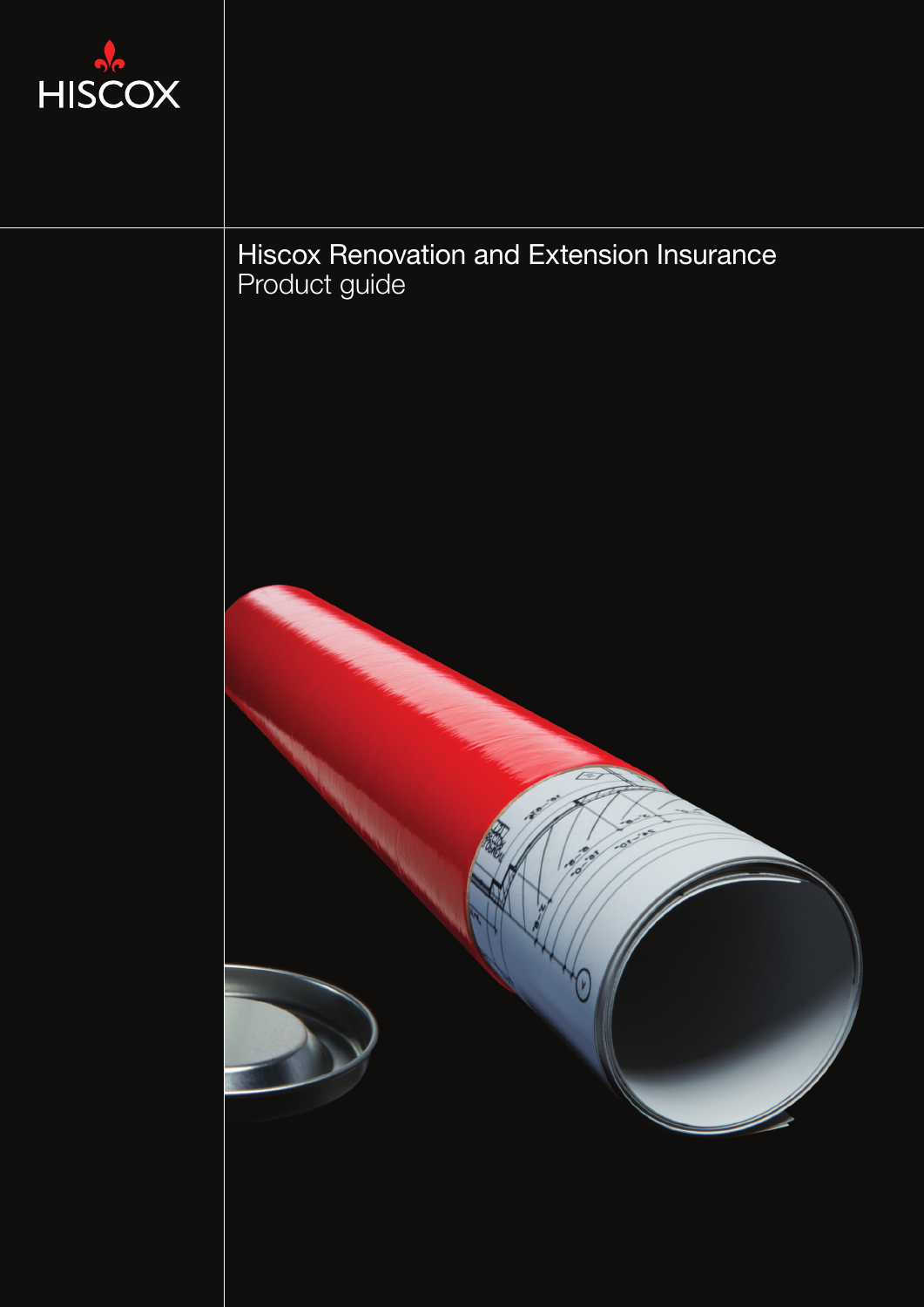# INTRODUCTION

Embarking on home improvement works is an exciting time, but will usually have implications for the cover provided by home insurance. In many cases cover will automatically be reduced to just the basic perils such as fire, but often the presence of building works can invalidate the policy entirely, leaving your customers' biggest asset potentially uninsured. Many homeowners don't realise that there is the risk of suffering an uninsured loss.

For those customers who do consider the adequacy of their insurance, the options have been limited. They can either;

- accept the narrow cover option provided by their existing home insurer (if available), or;
- purchase a specialist works policy for the period that the works are taking place.

Fortunately, there is a better solution. Hiscox Renovation and Extension Insurance has been designed to sit alongside our 606 Home Insurance policy to ensure that customers continue to receive the breadth of cover that they always have done, as well as additional cover to protect against the increased risk presented by the works.

Customers will have complete confidence that should the worst happen, their home and contents will be fully covered during major renovations and extensions.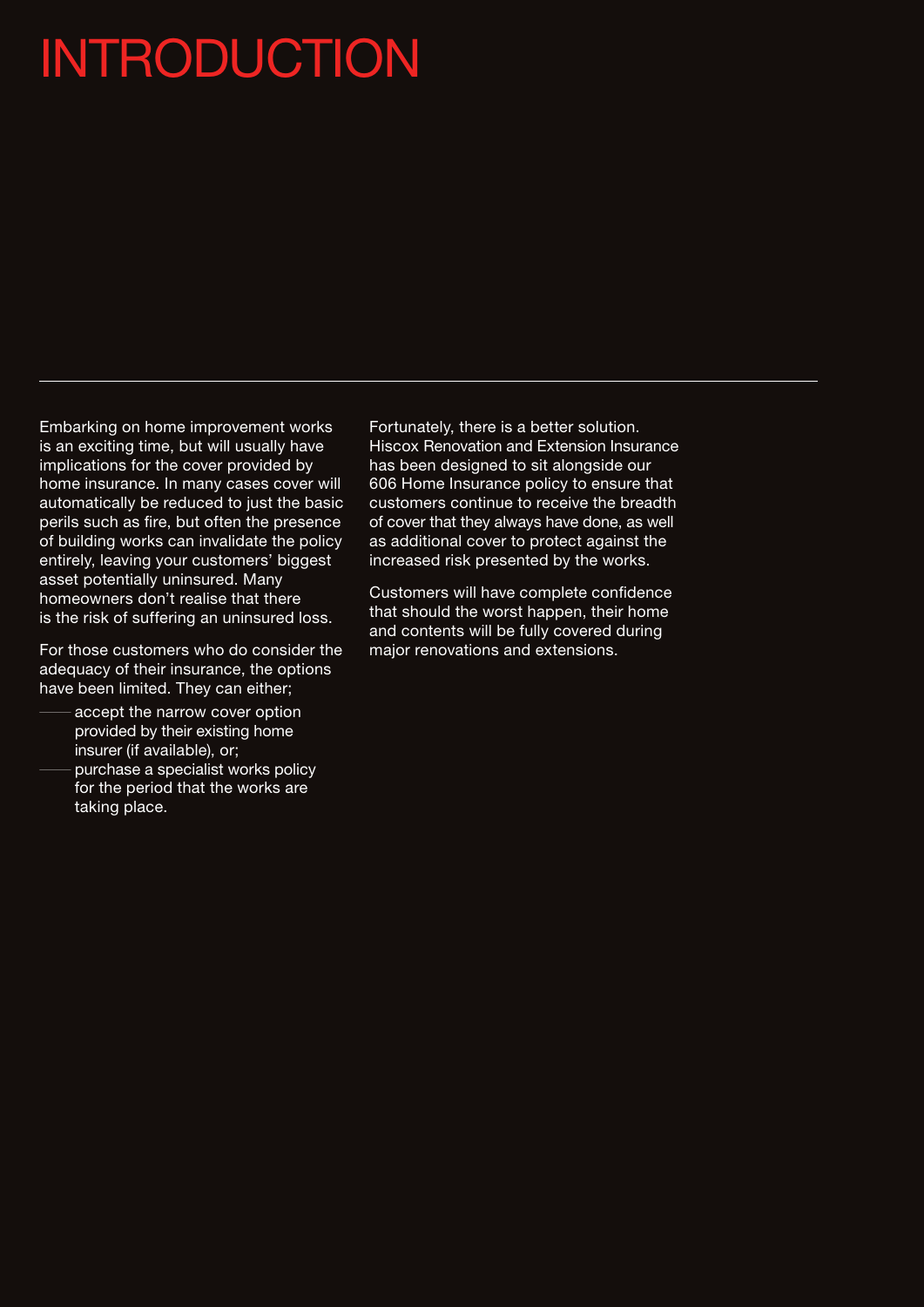# **BENEFITS**

## Why homeowners need to be thinking about insurance during building work.

#### Who is it for?

Hiscox Renovation and Extension Insurance has been designed specifically for our existing 606 customers who are embarking on an extension or major renovation to their property. It also offers a unique opportunity for new 606 customers who need a policy that offers renovation cover.

### When is it needed?

In all cases where clients are planning to extend, renovate, build or demolish any part of their property, contact the team to notify us before works begin.

## For the duration of the building works

Your customer can be confident that theyare protected once their building works project begins. The additional cover runs for the duration of building works and, if the 606 policy renewal date falls while works are still underway, renovation and extension insurance will continue automatically.

In the event of a covered claim, cover can get the project back up and running as soon as possible. Upon completion of the works, Hiscox Renovation and Extension Insurance will end leaving the 606 policy to continue uninterrupted.

## Key benefits

- There's no need to search for, and switch between, insurance policies and companies to get the necessary cover required.
- Cover has been designed to sit alongside the 606 policy to ensure the customer gets the right level of cover and there are no gaps or overlaps in cover.
- Extension is for a set-time period. Once works are complete, the cover is removed and the home insurance policy continues uninterrupted.
- You have the reassurance of dealing with your usual 606 underwriting contact.
- All cover is with Hiscox; the same claims number; and the same claims/underwriting philosophy.
- The policy can be in joint names with the contractor if required.
- Provides cover before, during and after the works have been completed.
- We will conduct a free post-works survey to assess the new rebuild cost of your customers' home.

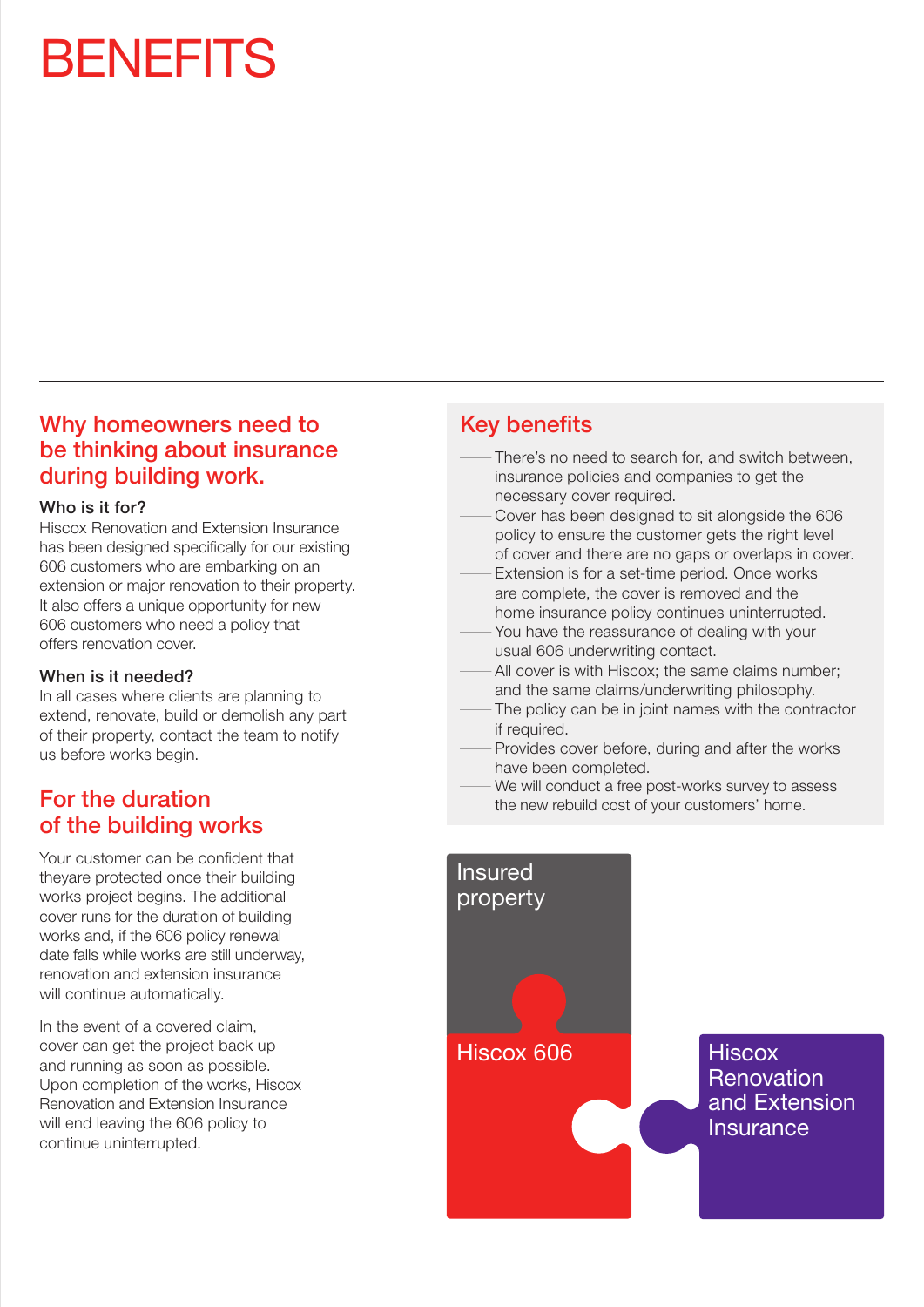## COVER

## The cover

Renovation and extension insurance is an all-risks product covering:

- existing structure
- contents in the home, in storage, or at another property
- works in progress
- plant and machinery
- building materials
- property owner's liabilities
- non-negligent liabilities
- alternative accommodation

## Current 606 customers

Cover can be added to the policy to cover the additional risks presented by the works, whilst keeping the existing home and contents cover in place. At the end of the renovation works, the extension will be removed and the home insurance policy will continue uninterrupted.

### New 606 customers

Customers will need to buy a 606 policy. They can then add the renovation and extension cover as soon as they require it so they have access to one provider for ongoing home insurance as well as major building works for the time period specified. At the end of the renovation works, the extension will be removed, and the Hiscox home insurance policy will continue uninterrupted.

This summary of cover is illustrative only and should be read in conjunction with the full terms and conditions of a Hiscox policy.

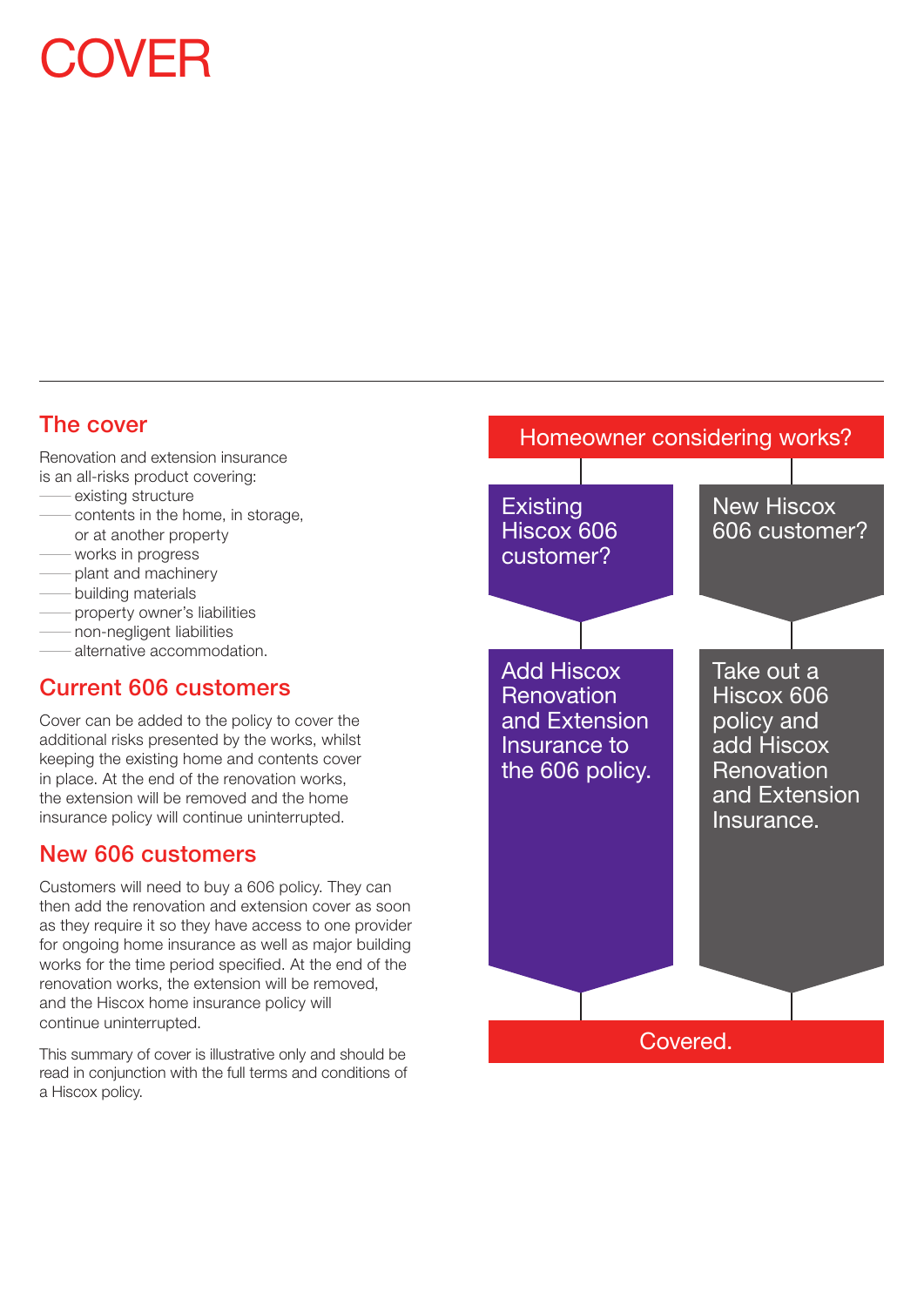## POTENTIAL HAZARDS

## A fire takes hold, delaying completion

Renovation works to a luxurious mews home near Hyde Park were three weeks from practical completion with contractors on site to complete the finishing touches. Due to bylaws concerning rubbish skips in London, waste materials from the works were being collected and stored on site.

At 7.30am, just after the contractors arrived on site, a fire broke out in the waste materials being stored. This caused extensive damage to the works and existing structure; reinstatement work and the subsequent delays to completion totalled this claim at £1.2m.

### Building collapse

A prominent Georgian house in south-west London, overlooking the river Thames, was undergoing extensive renovation works including excavation for a basement. Given the age of the property, it was likely that it had undergone previous structural works as part of renovation projects and the building became unstable when certain internal walls were removed.

The three-storey property collapsed in on itself midway through the project. In this case the building contractors had not adequately secured the structure. Fortunately, the homeowner had 'all risks' renovation insurance so the claim was taken care of by their insurer; who subrogated against the contractor's PL insurance. All the hassle and time of claiming against the contractor was removed, leaving the homeowner able to get their project back on track quickly with a new contractor and meet the costs of their alternative accommodation.

### Grade II\* property storm damage

A former 18th Century Grade II\* listed clothiers house, used for 30 years as a lambing barn, had been purchased with the intent of renovating the building into a private dwelling. A severe storm hit the building prior to the renovation works beginning, causing the original roof to collapse.

Due to the listed status of the building, all debris had to be removed and salvaged by hand so that as much of the original materials could be re-used in the restoration. Reclaiming materials from inside the structure was a lengthy process, which delayed the start of the renovations work. This claim was covered, at a total of £300k.

### A flooded basement

A large London townhouse, undergoing a subterranean extension to add a sub-basement as part of a larger renovation project, suffered serious water damage following the incorrect fitment and pressure testing of new pipework by the plumbing contractor. A surge in the mains pressure caused a catastrophic leak flooding the basement and sub-basement areas.

The basement works already carried out were badly damaged, in addition to which, equipment in the plant room was written off prior to initial commissioning. The water also caused damage to electrical and computer systems facilitating the replacement of much of the cabling throughout the property. The claim totalled £1.2m including a sizeable payment for alternative accommodation of £250k.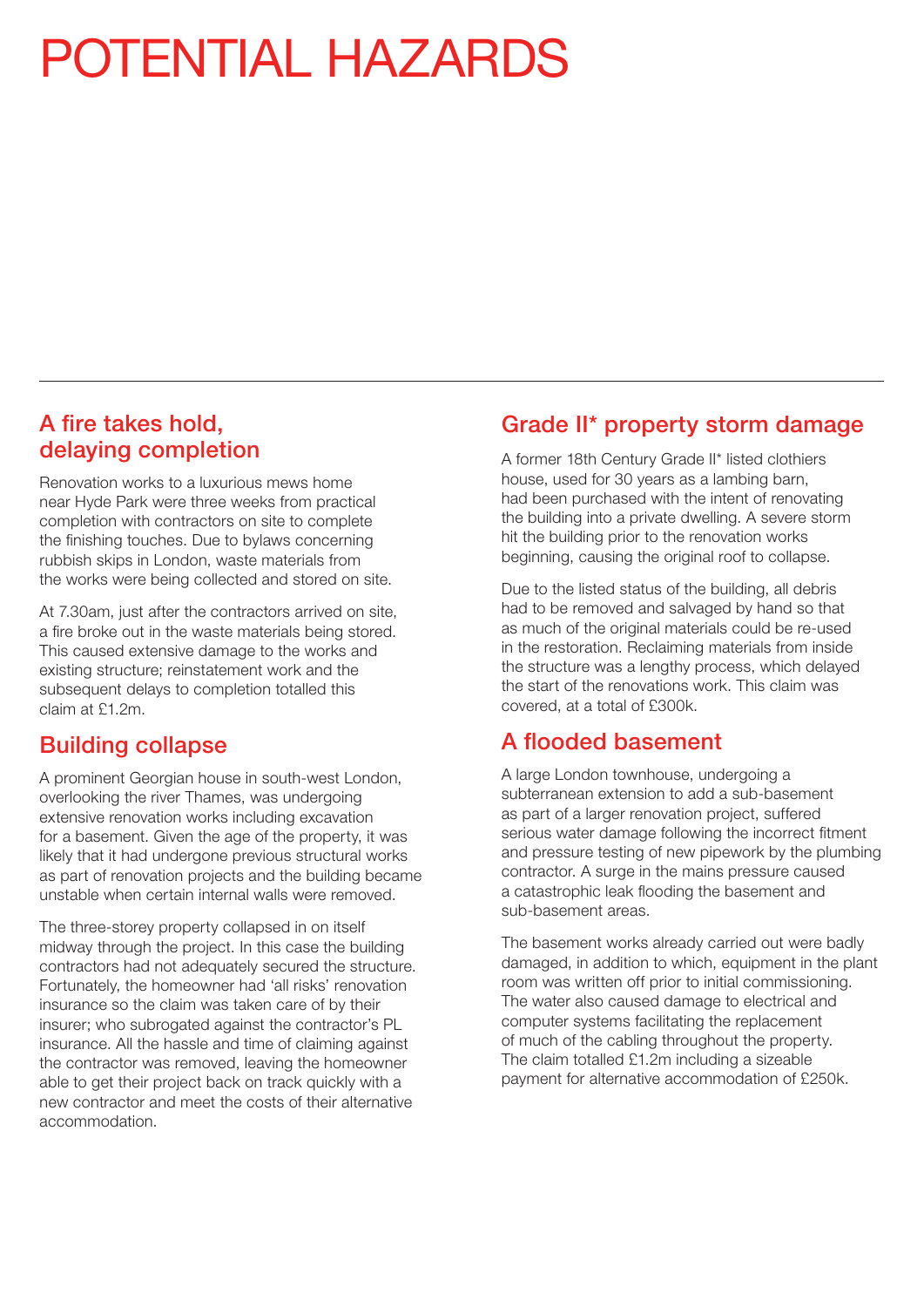# ABOUT HISCOX

## Why choose Hiscox?

With over 110 years' experience as a specialist insurer, we understand the importance of protecting the things that matter to our clients most. That's why we continue to develop a range of policies specifically to meet the changing needs of owners of higher value homes and contents.

We are one of the few UK insurers to have achieved Chartered Insurer status from the Chartered Insurance Institute (CII) – the gold standard of excellence, professionalism and integrity in insurance.

Our simple to understand policy provides comprehensive cover so clients know what they are buying and can be confident they will be covered in the event of a loss.

We are a trusted partner, with an award-winning, UK-based, specialist claims team there to ensure cases are handled quickly, efficiently, and fairly.





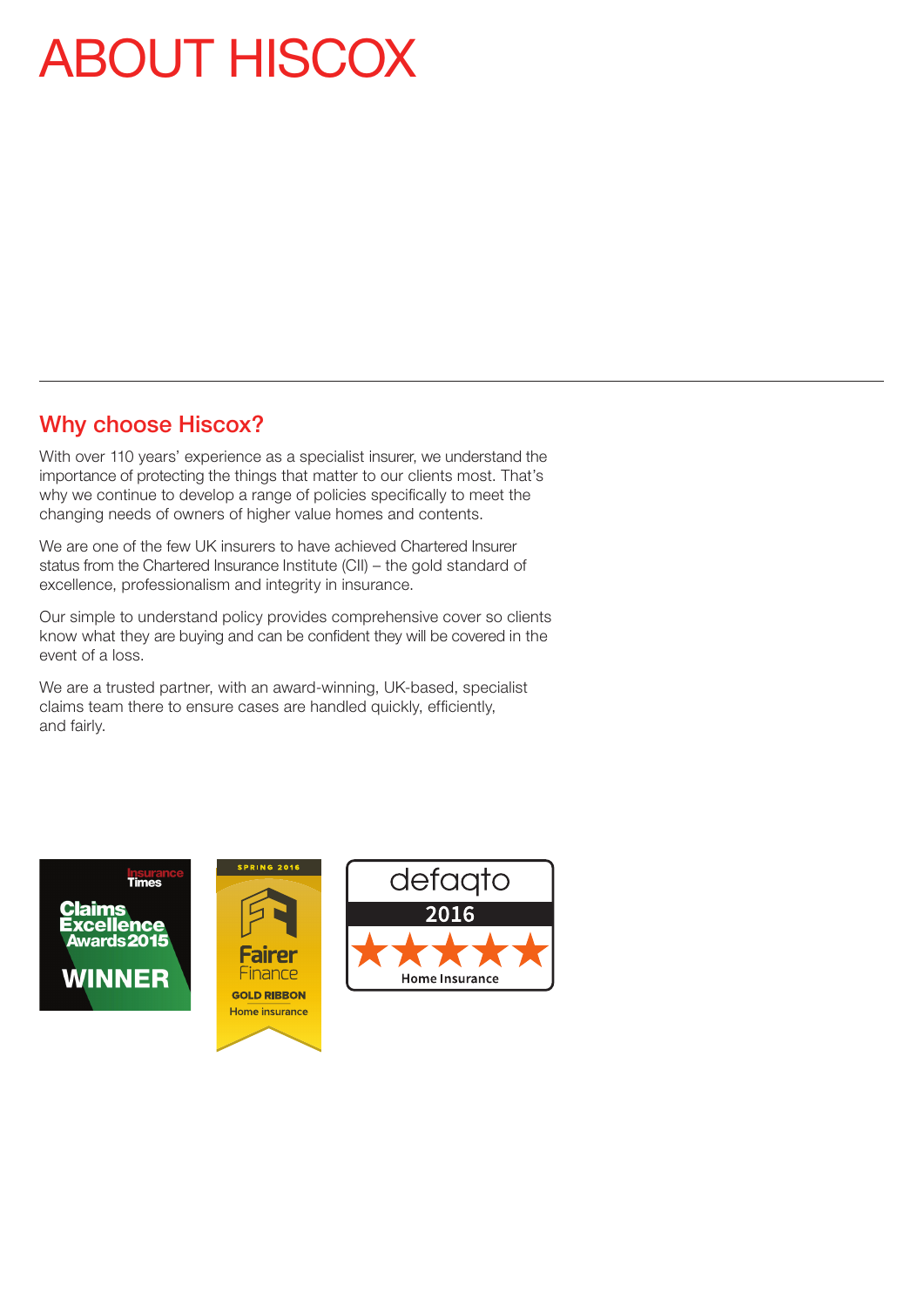